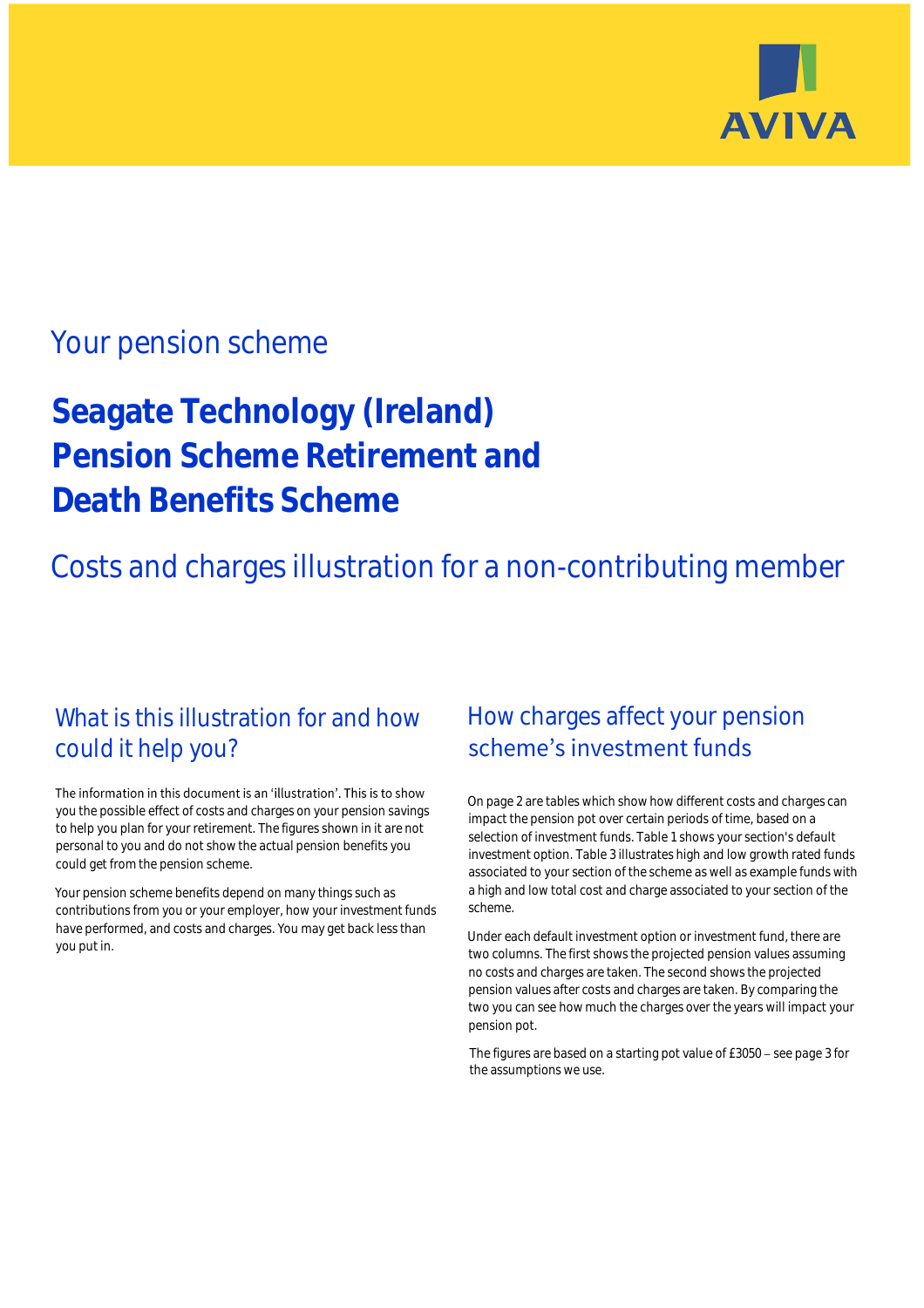**Table 1**

**Illustration of effect of costs and charges on the Default Investment Option in Seagate Technology (Ireland) Pension Scheme Retirement and Death Benefits** 

| <b>Scheme</b>  |                                                                           |                                    |  |  |  |  |  |
|----------------|---------------------------------------------------------------------------|------------------------------------|--|--|--|--|--|
|                | <b>My Future</b>                                                          |                                    |  |  |  |  |  |
|                | Assumed growth rate 3.3% (p.a.)<br>Assumed costs and charges 0.52% (p.a.) |                                    |  |  |  |  |  |
|                |                                                                           |                                    |  |  |  |  |  |
| At end of year | Projected value assuming no                                               | <b>Projected value after costs</b> |  |  |  |  |  |
|                | costs and charges are taken                                               | and charges are taken              |  |  |  |  |  |
| $\mathbf{1}$   | £3,080                                                                    | £3,070                             |  |  |  |  |  |
| $\overline{2}$ | £3,120                                                                    | £3,080                             |  |  |  |  |  |
| 3              | £3,150                                                                    | £3,100                             |  |  |  |  |  |
| 4              | £3,180                                                                    | £3,120                             |  |  |  |  |  |
| 5              | £3,220                                                                    | £3,130                             |  |  |  |  |  |
| 10             | £3,390                                                                    | £3,220                             |  |  |  |  |  |
| 15             | £3,580                                                                    | £3,300                             |  |  |  |  |  |
| 20             | £3,780                                                                    | £3,390                             |  |  |  |  |  |
| 25             | £3,980                                                                    | £3,480                             |  |  |  |  |  |
| 30             | £4,200                                                                    | £3,580                             |  |  |  |  |  |
| 35             | £4,430                                                                    | £3,670                             |  |  |  |  |  |
| 40             | £4,630                                                                    | £3,740                             |  |  |  |  |  |
| 45             | £4,740                                                                    | £3,730                             |  |  |  |  |  |
| 50             | £4,760                                                                    | £3,660                             |  |  |  |  |  |

### **Table 2**

| List of Funds included in the Default Investment Option |                       |                    |  |  |  |  |  |  |
|---------------------------------------------------------|-----------------------|--------------------|--|--|--|--|--|--|
| <b>Fund name</b>                                        | <b>Total Cost and</b> | <b>Growth Rate</b> |  |  |  |  |  |  |
|                                                         | Charge (p.a.)         | (p.a.)             |  |  |  |  |  |  |
| Av My Future Consolidation-FPMFCONP                     | 0.48%                 | 2.40%              |  |  |  |  |  |  |
| Av My Future Growth-FPMFGROP                            | 0.54%                 | 3.60%              |  |  |  |  |  |  |
|                                                         |                       |                    |  |  |  |  |  |  |
|                                                         |                       |                    |  |  |  |  |  |  |
|                                                         |                       |                    |  |  |  |  |  |  |
|                                                         |                       |                    |  |  |  |  |  |  |
|                                                         |                       |                    |  |  |  |  |  |  |
|                                                         |                       |                    |  |  |  |  |  |  |
|                                                         |                       |                    |  |  |  |  |  |  |
|                                                         |                       |                    |  |  |  |  |  |  |

**Aviva Life & Pensions UK Limited.**

Registered in England No. 3253947. Registered office: Aviva, Wellington Row, York, YO90 1WR. Authorised by the Prudential Regulation Authority and regulated by the Financial Conduct Authority and the Prudential Regulation Authority. Firm Reference Number 185896. **aviva.co.uk** TEMP GFI NG071309 09/2018